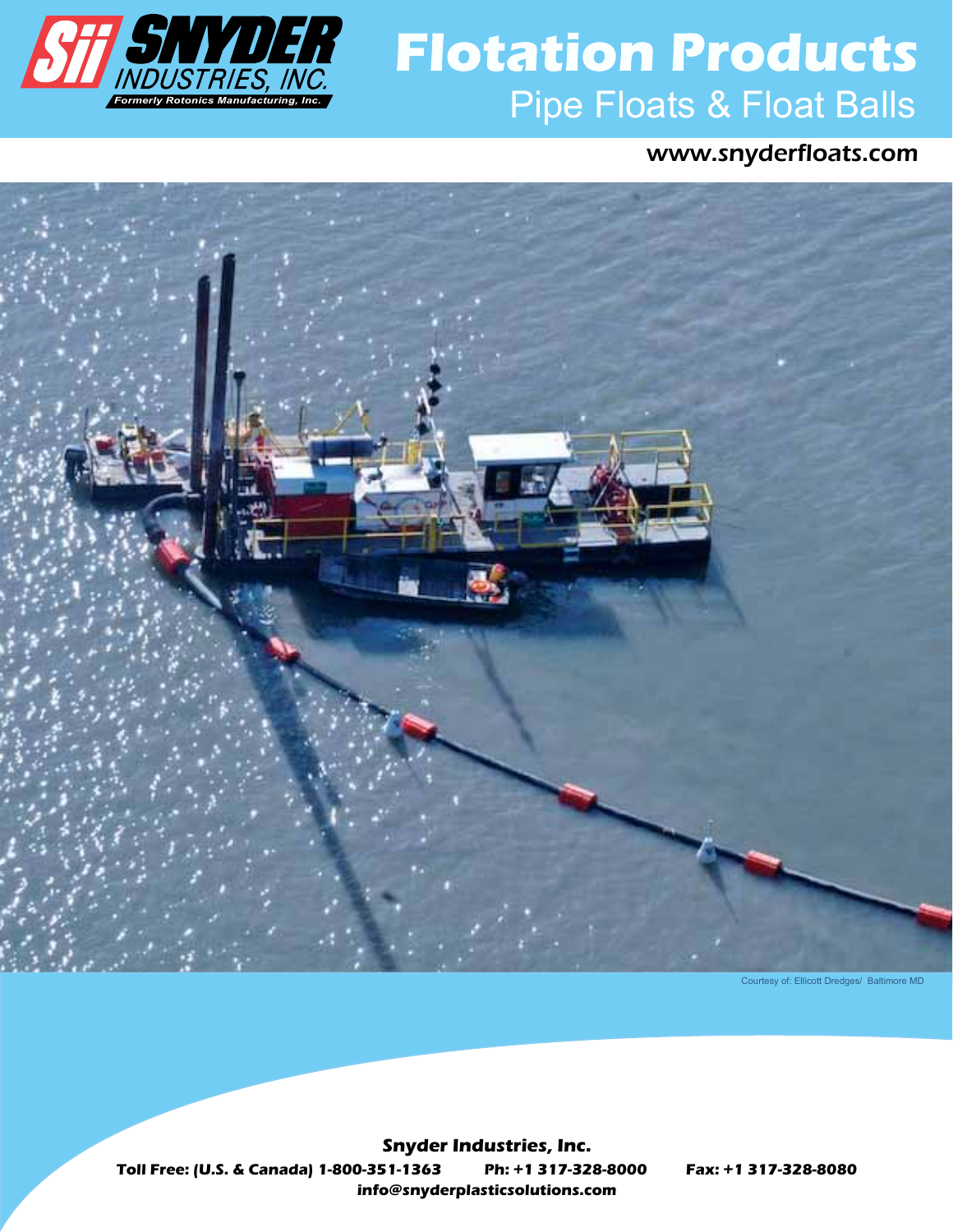# Commercial Applications

![](_page_1_Picture_1.jpeg)

Snyder continues to lead in innovative design, materials, manufacturing quality and value. All products are molded as one piece from tough, impact resistant high density polyethylene which will withstand sub zero temperatures. The molded product will not rust or corrode and is resistant to most chemicals. A UV stabilizer is added to the polyethylene for excellent resistant to sunlight (UV). The low profile float design provides stability and reduced resistance to waves, currents, and winds. Additionally, all Snyder flotation products are foam filled and manufactured to US Coast Guard specifications.

| <b>Pipe Float</b> |                                         |                                                |                                        |                     |                    |                                      |  |
|-------------------|-----------------------------------------|------------------------------------------------|----------------------------------------|---------------------|--------------------|--------------------------------------|--|
| Item#             | <b>Pipe</b><br><b>Size</b><br>in $(mm)$ | <b>Outside</b><br><b>Diameter</b><br>in $(mm)$ | Inside<br><b>Diameter</b><br>in $(mm)$ | Length<br>in $(mm)$ | Weight<br>lbs (kg) | Recommended<br>Capacity*<br>lbs (kg) |  |
| 444062            | 6"<br>(152)                             | 24" (610)                                      | 6.5"<br>(165)                          | 30" (762)           | (21)<br>47         | 192.5 (87)                           |  |
| 444082            | 8"<br>(203)                             | 24" (610)                                      | $8.5"$ (216)                           | 30''(762)           | 46<br>(20)         | 187.5(85)                            |  |
| 44410             | 10" (254)                               | 24" (610)                                      | 10.6" (270)                            | 30" (762)           | 47<br>(21)         | 182.5 (82)                           |  |
| 44402             | 12" (305)                               | 24" (610)                                      | $12.6$ " (321)                         | 30" (762)           | 48<br>(21)         | 175.0 (79)                           |  |
| 44414             | 14" (356)                               | 24" (610)                                      | 14.4" (366)                            | 30" (762)           | (16)<br>36         | 170.0 (77)                           |  |
| 44416             | 16" (406)                               | 45" (1143)                                     | $16.5$ " (419)                         | 45" (1143)          | 165(74)            | 1040 (471)                           |  |
| 44418             | 18" (457)                               | 45" (1143)                                     | 18.5" (470)                            | 45" (1143)          | 162 (73)           | 980.0 (444)                          |  |
| 44420             | 20" (508)                               | 45" (1143)                                     | 20.6" (524)                            | 45" (1143)          | 162 (73)           | 980.0 (444)                          |  |
| 44422             | 22" (559)                               | 45" (1143)                                     | 22.6" (575)                            | 45" (1143)          | 162 (73)           | 888.0 (402)                          |  |
| 44424             | 24" (610)                               | 46" (1168)                                     | 24.0" (610)                            | 46" (1168)          | 124(56)            | 752.0 (41)                           |  |
| 44426             | 26" (660)                               | 46" (1168)                                     | 26.0" (660)                            | 46" (1168)          | 120 (54)           | 695.0 (315)                          |  |

\* All dimensions and weights are approximate the state of the state of the state of the state of the state of the state  $\ast$ Recommended capacity @ 50% submersion.

#### **Pipe Floats**

Pipe floats provide durable, economical flotation for:

- dredging
- mining
- aggregates
- dewatering
- oil & gas
- and other applications

![](_page_1_Picture_14.jpeg)

Standard pipe floats consist of two foam filled, molded polyethylene halves and assembly hardware.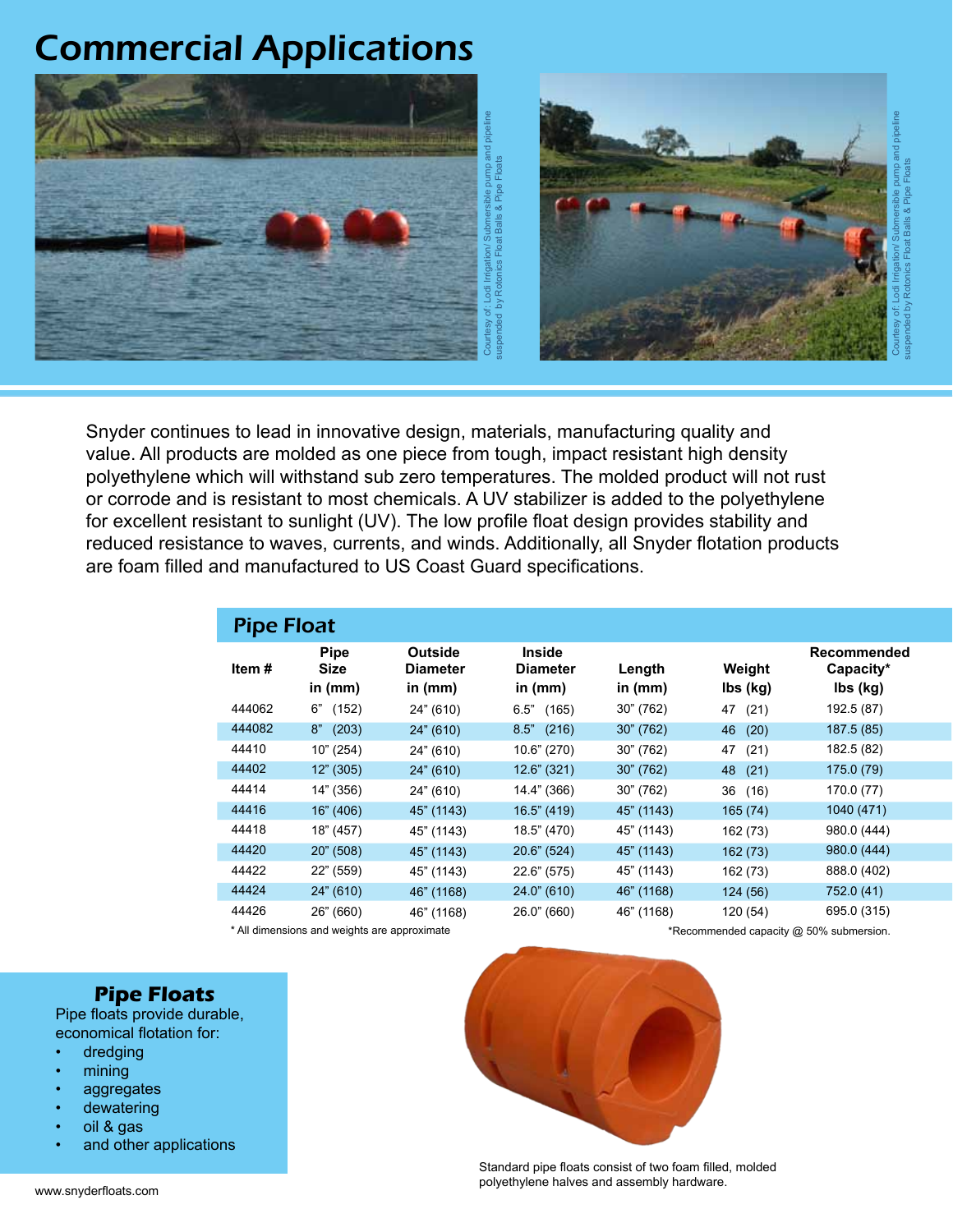![](_page_2_Picture_0.jpeg)

![](_page_2_Picture_1.jpeg)

# Surface Pipe Float

| Item # | <b>Pipe</b><br><b>Size</b><br>in $(mm)$ | Overall<br><b>Diameter</b><br>in $(mm)$ | Overall<br>Height<br>in $(mm)$ | Overall<br>Weight<br>lbs (kg) | <b>Flotation*</b><br>lbs (kg) |
|--------|-----------------------------------------|-----------------------------------------|--------------------------------|-------------------------------|-------------------------------|
| 44430  | 30" (762)                               | 108" (4572)                             | 45" (1143)                     | 738 (334)                     | 7725 (3504)                   |

\* All dimensions and weights are approximate

\* 1" below cradle.

![](_page_2_Picture_7.jpeg)

Surface pipe float with molded slip resistant step and optional solar light

![](_page_2_Picture_9.jpeg)

Interlocking line and hose floats have a molded in recess for locating and securing stainless steel banding assembly.

![](_page_2_Picture_12.jpeg)

Line and Hose Float

|        | <b>Pipe</b>  | <b>Outside</b>  | <b>Inside</b>   | Overall   | Recommended |           |
|--------|--------------|-----------------|-----------------|-----------|-------------|-----------|
| Item # | Size         | <b>Diameter</b> | <b>Diameter</b> | Length    | Weiaht      | Capacity* |
|        | in $(mm)$    | in $(mm)$       | in $(mm)$       | in $(mm)$ | lbs (kg)    | lbs (kg)  |
| 45400  | 2.5" (64)    | 12" (305)       | 2.5" (64)       | 12" (304) | 5(2)        | 12(5)     |
| 45401  | $4.0$ " (10) | 12" (305)       | $4.2$ " (108)   | 20" (508) | 8(3)        | 26(11)    |

\* All dimensions and weights are approximate

\*Recommended capacity @ 50% submersion.

![](_page_2_Picture_16.jpeg)

Standard spherical line and hose floats consist of two filled, molded polyethylene halves and assembly hardware.

![](_page_2_Picture_18.jpeg)

# **Line & Hose Floats**

Line and hose floats are ideal for:

- fuel lines
- electrical lines
- hose lines
- safety & barrier fences
- and other applications